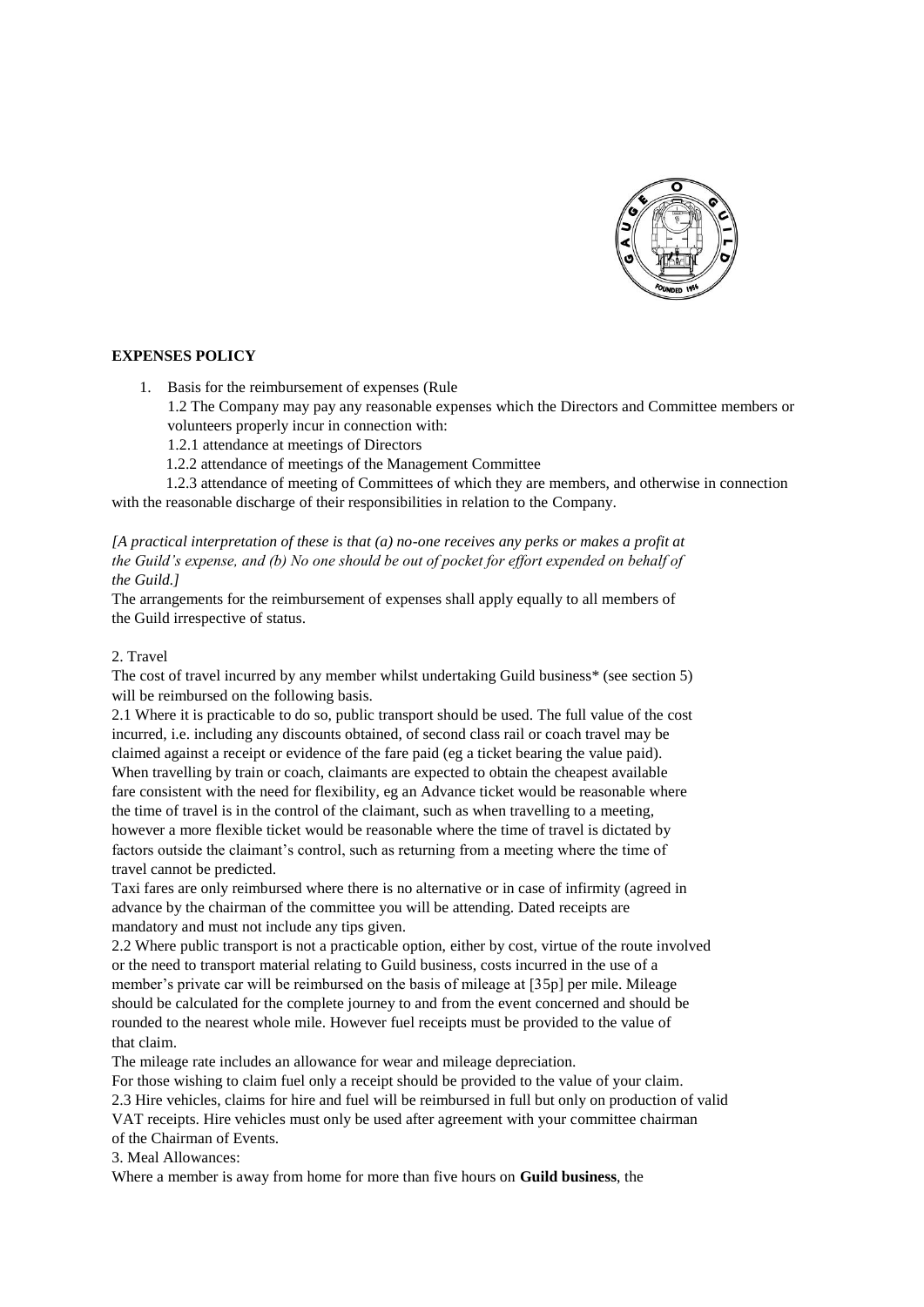following allowances may be claimed against the costs of meals. These reflect the fact that the costs of meals taken in such circumstances are generally greater than would normally be incurred were they taken at home.

Breakfast UP TO £7.50 lunch, UP TO £5 for each meal against VAT receipts. Costs for breakfast will not normally be reimbursed unless the business being undertaken necessitated a departure before *[07:00]* or where accommodation is provided for the preceding evening at Guild expense.

Evening meal, UP TO £20 per meal against VAT receipts, An evening meal allowance should only be payable if the Guild is providing evening accommodation on that evening and the individual claiming this allowance is representing the Guild on **Guild business**.

The Guild does not pay evening meal allowances to layout operators or demonstrators UNLESS they also have a specific role on Guild business.

Costs for alcoholic drinks may not be claimed.

Where the Guild, or the event organiser, provides catering or an allowance towards meal costs, the above allowances do not apply.

4. Accommodation:

Where accommodation is required for those engaged in -

- setting or breaking down exhibitions organised by the Guild,

- providing a function at the request of the Guild at an exhibition organised by the Guild.

- attending meetings concerned with the management of the Guild, or the business of its formally constituted Committees,

this shall be booked centrally by the Secretary or such persons or organisations to whom he may delegate such powers, the costs to be met from Guild funds. Where the terms of business of the location concerned do not permit the costs to be invoiced directly to, and paid by, the Guild Treasurer, the member responsible for the event may claim the full cost as incurred against production of a VAT receipt for the costs. Where these costs include meals then the allowances available to individual members do not apply.

The allowances for meals taken as part of pre-arranged accommodation shall be the same as set out in Section 3 above. Any costs incurred by an individual member over and above these allowance shall be borne by the member concerned.

Guild officials whose duties involve an unavoidable overnight stay may book B&B up to a maximum of £60 per night, reimbursed in full against a VAT invoice. This provision is made specifically for Constituency Representatives who are required to provide Guild representation at shows where it is not practicable to return home overnight, ie where the venue is more than 50 miles from their home address or would result in their not returning home before 21.00hrs. Exceptions may be made during the winter season (December - March) where returning home overnight would expose the member to increased risk through driving.

Anyone intending to claim overnight accommodation must have their arrangements approved by the chairman of the Guild Committee appropriate to the Guild Business being undertaken. 5. Guild business

The term Guild Business shall be defined as:-

- work undertaken by a member at the explicit request of the Guild Management, ie the Management Committee.

- work undertaken by a member at the explicit request of a formally constituted Guild Committee.

- work undertaken by a Constituency Representative or nominated deputy in maintaining contact with, and representing, the membership of the Guild.

> Gauge O Guild Board 20th November 2016. Version 2 Approved by Council 4th February 2017 Proposed: John Kneeshaw Seconded: Ian Kirk Signed R. Clark Secretary